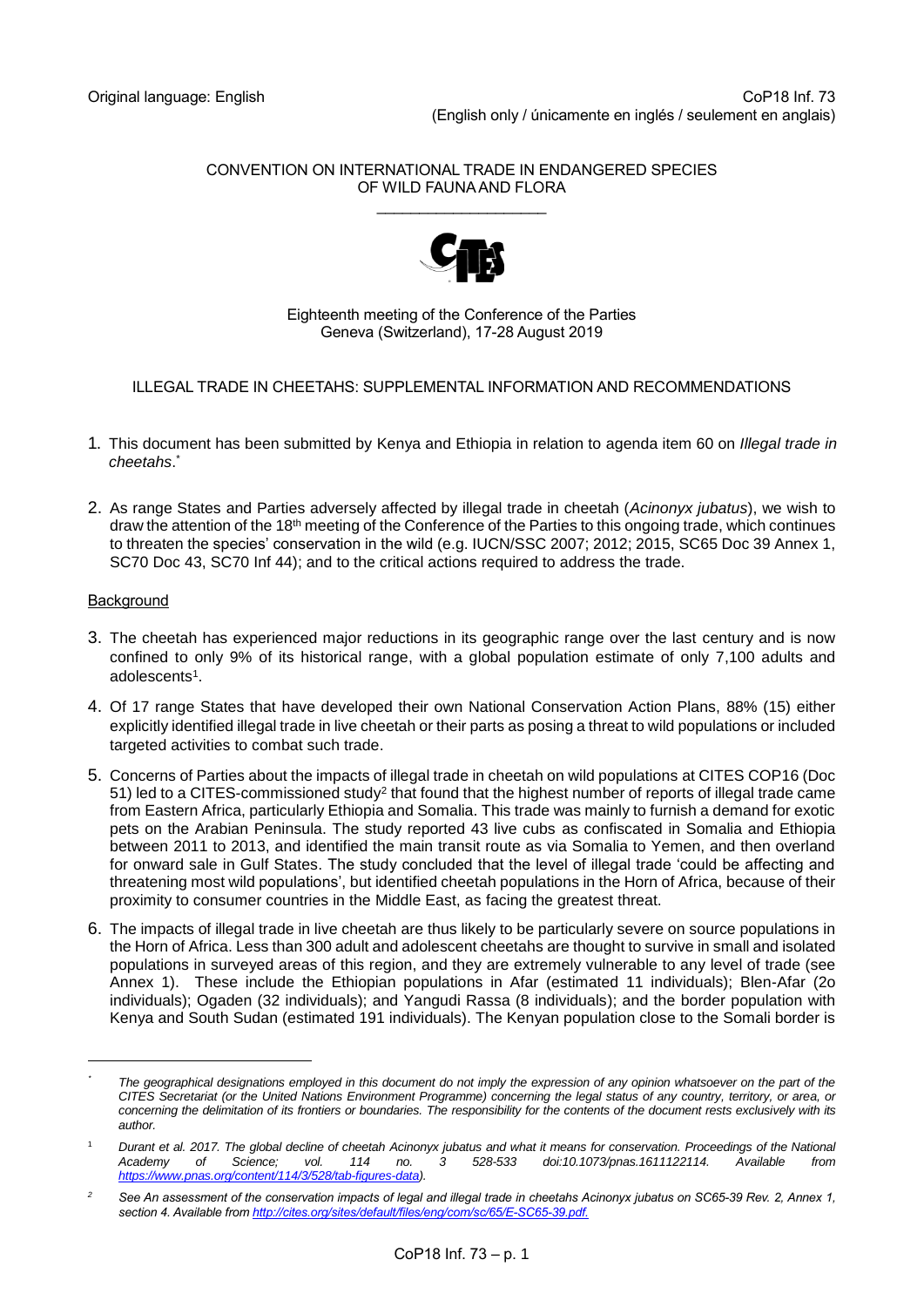also at high risk. Populations in surrounding areas, particularly in South Sudan and Kenya, are also likely to be threatened by this trade, especially if demand remains high and populations in the Horn of Africa continue to decline.

7. In recognition of the serious threat posed by illegal trade to wild populations of cheetah, an intersessional working group on illegal trade in cheetah was established at the 65<sup>th</sup> meeting of the CITES Standing Committee (SC65), which led to recommendations and Decisions to address the trade (SC66 Doc 32.5, paragraphs 17 and 18; Decisions 17.124-130).

### The illegal trade in cheetahs

- 8. In line with Decision 17.127 adopted at CoP17 in 2016, a questionnaire was circulated to Parties (E-Notif-2018/058<sup>3</sup> ) to gather information relevant to progress on implementing the recommendations of SC66 Doc 32.5 paragraphs 17 and 18. An intersessional working group on cheetah established at SC69 conducted an analysis of questionnaire responses received from 17 Parties, one Non-Party with a competent national authority, and two NGOs (see SC70 Doc. 43, Annex 2). This analysis indicated a number of positive developments, including enactment of new legislation in one consumer country to make private ownership, possession, trade or breeding dangerous animals, including cheetahs, illegal. However, the report also indicated an ongoing illegal trade: "*between 2015 and mid-2018, 13 live cheetahs, 15 cheetah skins, two cheetah skulls, one small piece of a cheetah specimen and two kilograms of unspecified cheetah specimens were seized by authorities*."
- 9. Given the perilous state of those cheetah populations that are the source of illegal trade, any ongoing trade in wild cheetah is alarming. However, taken in isolation these figures underestimate the full extent of the trade, since they only include confiscated animals appearing in official records and omit data from many countries, including key primary source countries for trafficked cheetah.
- 10. Data from other sources provided at SC70<sup>4</sup> indicates a high level of sustained illegal trade during the same time period, with a total of 100 confirmed cases involving 274 live animals and 119 parts. This represents an annual average trade of 78 live cheetahs and 34 parts from a core catchment area thought to support fewer than 300 cheetah. The trade has continued at this high level since this report was produced, with a further 49 live cheetah and 73 parts traded between July 2018 and June 2019 (see Annex 1).
- 11. Therefore, despite some implementation of recommendations in SC66 Doc 32.5<sup>5</sup> paragraphs 17 and 18, illegal trade in cheetah still occurs at a scale likely to continue to threaten wild populations. This scenario requires an increased and concerted response by source, transit and consumer countries.
- 12. We are therefore in agreement with the Secretariat's proposed draft decision 18.AA and the proposed deletion of Decisions 17.124-126 and 129, but have a number of additional recommendations to help increase efforts in combatting cheetah trafficking.

## Recommendations

-

13. We recommend that CoP18 adopt the following Decisions.

Directed to: Parties

18.BB Consumer countries should ensure all domestic markets in live cheetah are closed, by the 19th meeting of the Conference of the Parties.

18.CC Source, transit and consumer countries should improve detection and effectiveness of law enforcement efforts in preventing the illegal movement of cheetahs across borders, maintain accurate records of all trade violations and prosecutions, and improve collaboration with ICCWC partners and cross border, regional, and interregional authorities.

18.DD Parties whose citizens are implicated in the use of social media platforms to illegally trade in cheetahs should develop intelligence-led investigations leading to prosecution of offenders, and work with these platforms to prevent their misuse by those individuals trafficking in cheetahs. Parties should seek the support of ICCWC agencies in general, and

*<sup>3</sup> <https://cites.org/sites/default/files/notif/E-Notif-2018-058.pdf>*

*<sup>4</sup> <https://cites.org/sites/default/files/eng/com/sc/70/Inf/E-SC70-Inf-44.pdf>*

*<sup>5</sup> <https://cites.org/sites/default/files/eng/com/sc/66/E-SC66-32-05x.pdf>*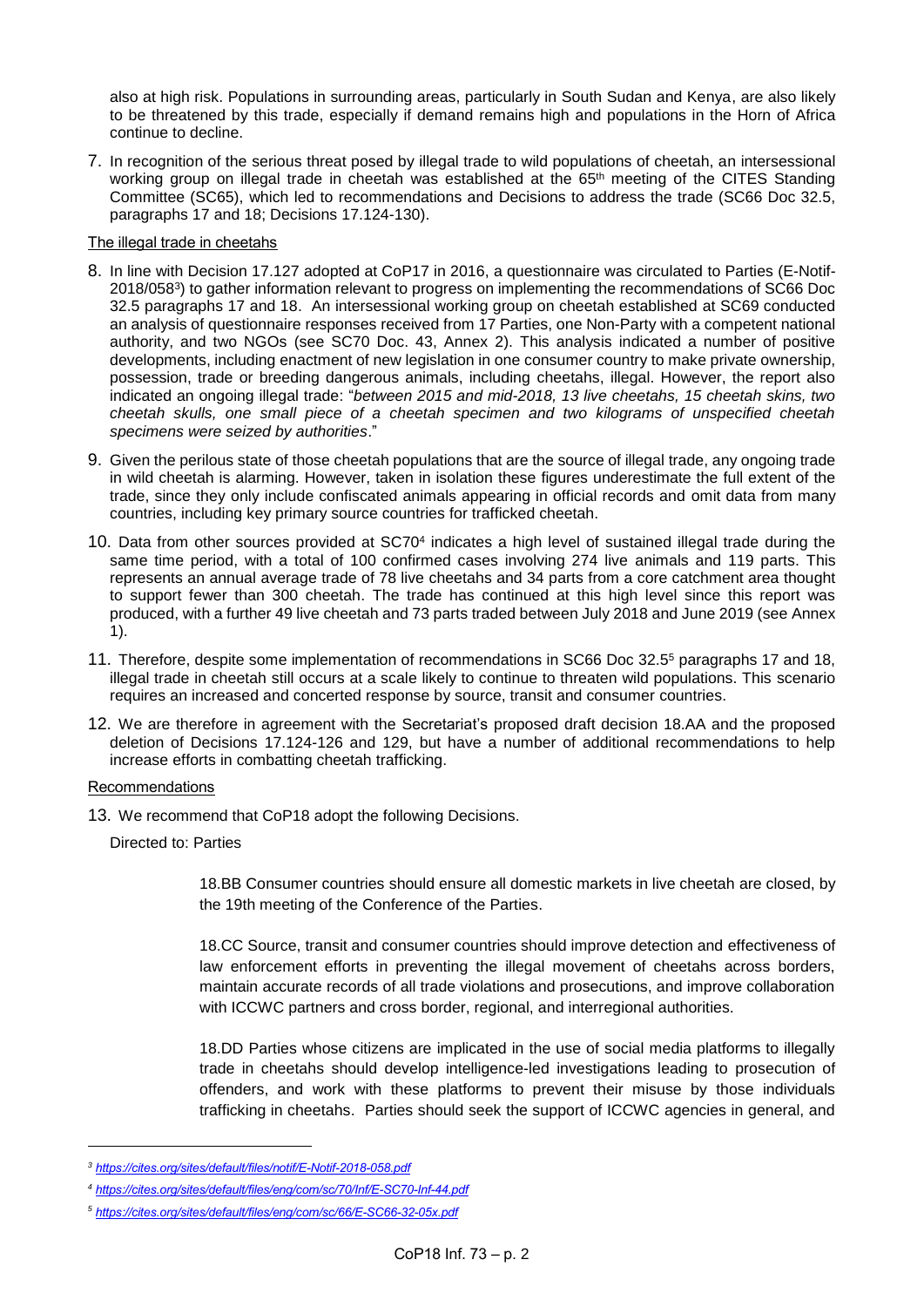specifically the point person dedicated to e-commerce aspects of wildlife crime, within the INTERPOL Global Complex for Innovation in Singapore (established for the implementation of Decision 17.93, paragraph d and in support of Resolution Conf.11.3 (Rev. CoP17), paragraph 12 d).

18.EE Source, transit, and consumer Parties should report on their implementation of Decisions 18.BB, 18.CC, and 18.DD, above, to each regular meeting of the Standing Committee and to CoP19;

14. We recommend that CoP18 renew Decisions 17.127, 17.128 and 17.130 as follows:

#### 18.FF (17.127):

Directed to: the Secretariat

The Secretariat shall report to the next and each subsequent regular meeting of the Standing Committee and the 19th meeting of the Conference of the Parties on progress on all of the recommendations in Standing Committee document SC66 Doc. 32.5, paragraphs 17 and 18, progress by Parties in implementing Decisions 18.BB, 18.CC, and 18.DD, including all confiscations, prosecutions and convictions.

18.GG (17.128)

Directed to: the Standing Committee

The Standing Committee shall make recommendations it deems necessary pursuant to the information provided by the Secretariat under Decision 18.FF, and any other relevant information provided to the Committee

#### 18.HH (17.130)

Directed to: Parties, Others

Donor Parties and other potential donors are encouraged to provide technical and funding support to Parties and the Secretariat for the implementation of the Decisions regarding Illegal trade in cheetahs (Decisions 18.AA - HH), where needed.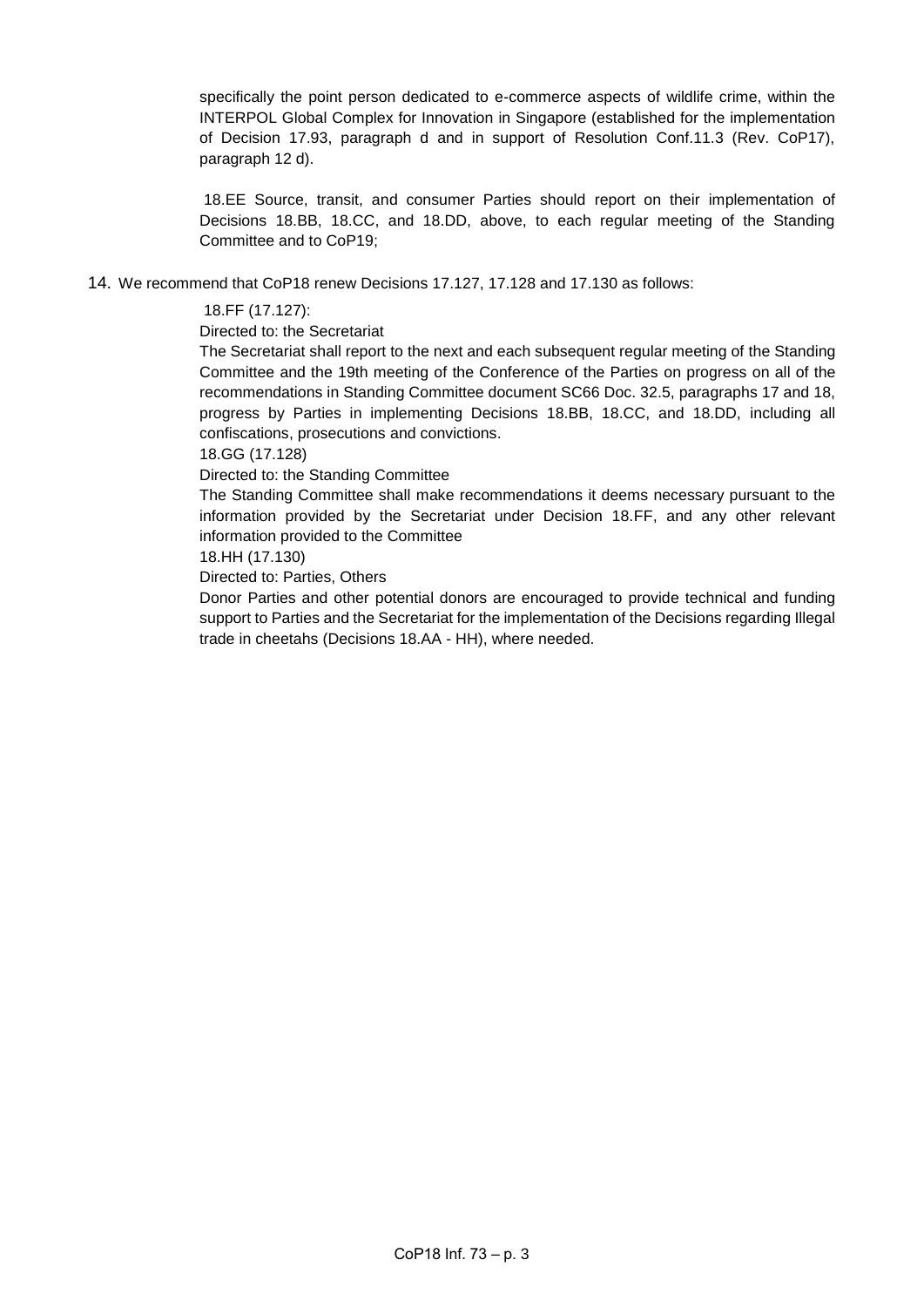Annex 1

## CONVENTION ON INTERNATIONAL TRADE IN ENDANGERED SPECIES OF WILD FAUNA AND FLORA

Eighteenth Meeting of the Conference of the Parties

# **SUPPLEMENTAL INFORMATION ON ILLEGAL TRADE IN CHEETAH (***ACINONYX JUBATUS***)**

This information is being submitted by Kenya and Ethiopia to supplement information submitted as SC70 Inf.44<sup>6</sup> by Kenya, Ethiopia and Yemen to SC70 in relation to Illegal Trade in Cheetahs (*Acinonyx jubatus*) and relates to CoP18 agenda item 60, sections 11, 12 and 13 on Implementation of recommendations adopted at SC66, SC69 and SC70, and progress to halt illegal trade in cheetahs. The purpose of this document is to assist the Parties in formulating their recommendations and proposed actions on cheetah trafficking at the  $18<sup>th</sup>$  meeting of the Conference of Parties. This document provides updates specific to the information contained in SC70 Inf.44*.* 

#### **Background**

- 1. The cheetah has experienced major reductions in its geographic range over the last century and is now confined to just 9% of its historical distributional range.
- 2. The species, along with African wild dog, has been the target of concerted conservation action by countries in an effort to halt further declines, with 17 range states having put in place national conservation action plans. Countries either explicitly identify illegal trade as posing a threat to cheetah and/or identify activities needed to address illegal trade in 15 (88%) of these plans<sup>7</sup>.
- 3. Cheetah populations are increasingly small and isolated, making them extremely vulnerable to any trade (see

*<sup>6</sup> <https://cites.org/sites/default/files/eng/com/sc/70/Inf/E-SC70-Inf-44.pdf>*

*<sup>7</sup> National Conservation Action Plans for Cheetah and African wild dogs produced in Kenya (2007), Botswana (2007; review 2019), Ethiopia (2010), South Sudan (2009), Zambia (2009; review 2018), Zimbabwe (2009; review 2018), South Africa (2009), Benin (2014), Niger (2012); Chad (2015); Tanzania (2013); Malawi (2011); Namibia (2013); Algeria (2015); Angola (2016); and Burkina Faso (2016) identify trade in live cheetah or their parts as posing a threat to wild populations and/or include targeted activities to combat such trade. Only Zimbabwe (2009; review 2018) and Mozambique (2010) make no such mention of trade, neither is trade in cheetah mentioned in the Strategic Action Plan for Large Conservation in Uganda (2010).*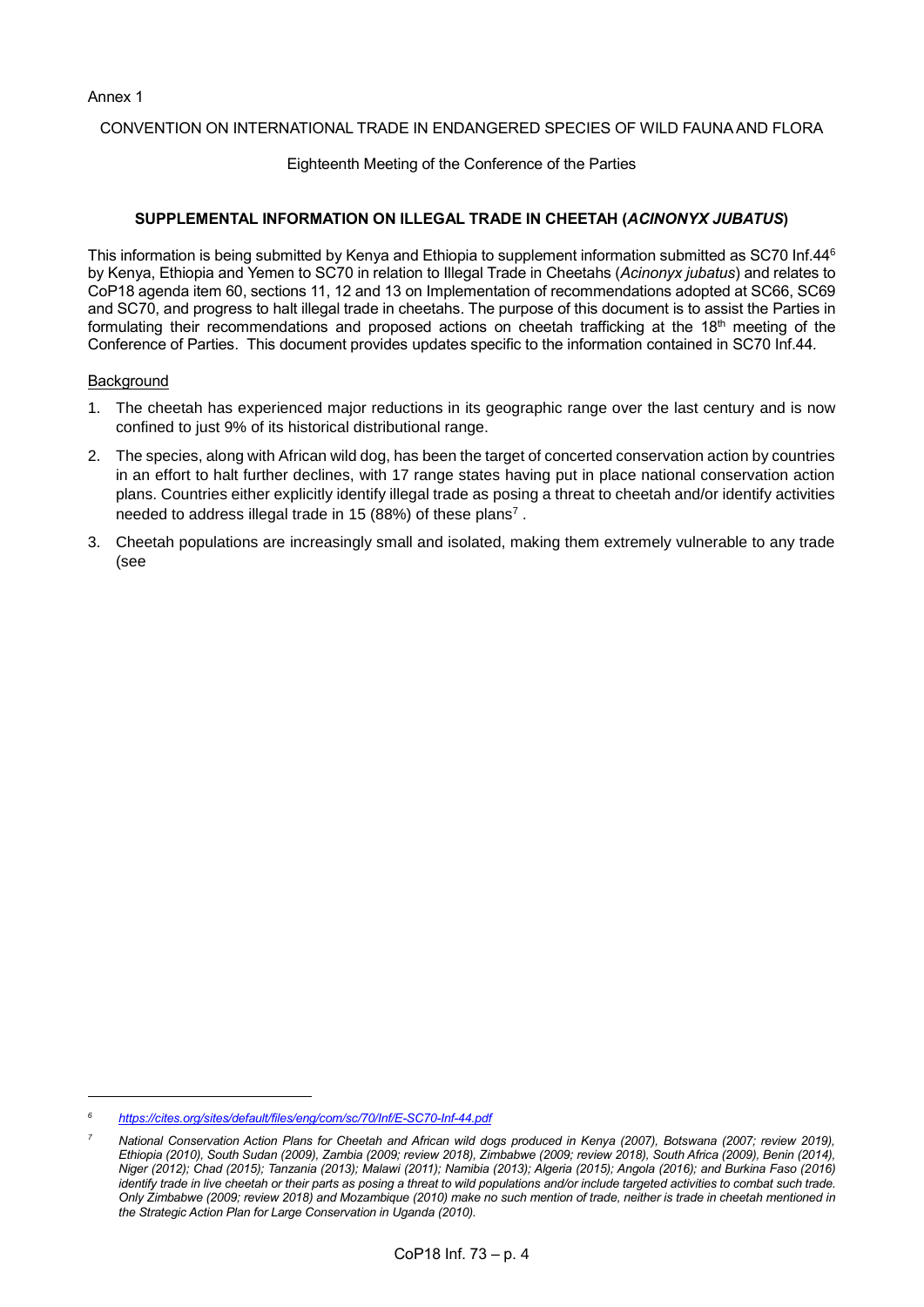<span id="page-4-0"></span>4. [Table](#page-4-0) 1 and [Figure 1\)](#page-6-0). The currently known cheetah populations in the Horn of Africa, close to the Somali border, suffer the strongest impacts of the illegal trade in live cubs as pets to the Middle East. These include the Ethiopian populations in Afar (estimated 11 individuals); Blen-Afar (2o individuals); Ogaden (32 individuals); and Yangudi Rassa (8 individuals), all of which are highly vulnerable to the impacts of even the smallest trade. The border population with Kenya and South Sudan is slightly higher, with an estimated 191 individuals, but still remains extremely vulnerable to even low levels of trade. The section of the Kenyan and Tanzanian population closest to the Somali border is also at high risk. Populations in south Turkana in Kenya (36 individuals); Kidepo in Uganda through to southern South Sudan and northwestern Kenya (19 individuals); and the South Sudan populations in Badingilo National Park (85 individuals); Radom National Park (68 individuals); and Southern National Park (147 individuals) are also vulnerable, especially as cheetahs become increasingly scarce in areas closest to the smuggling routes through Somalia. In total, less than 300 cheetahs are estimated to remain in the Horn of Africa and its borderlands, with a further 355 cheetah in South Sudan and northern Kenya likely to become increasingly vulnerable to this trade.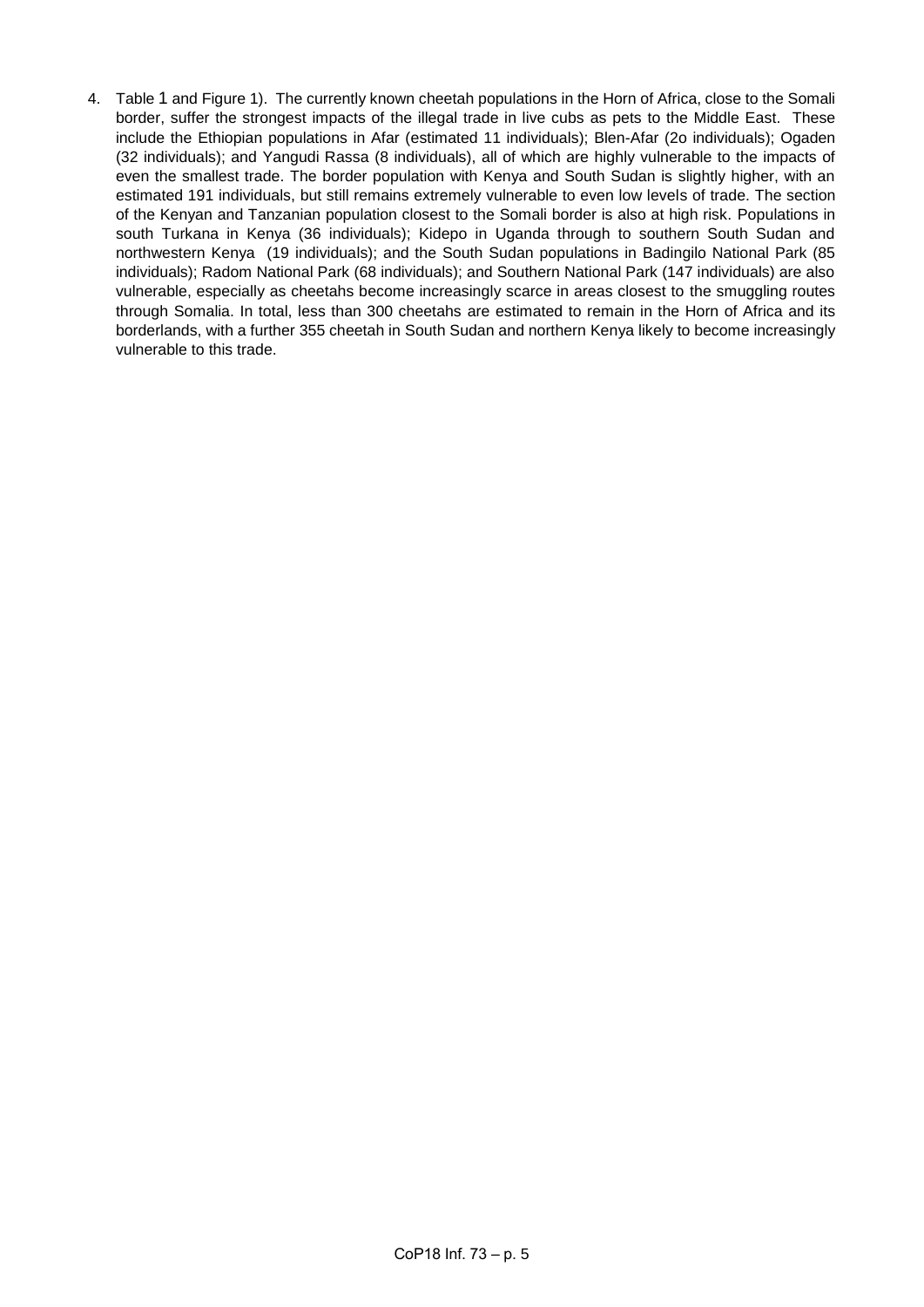**Table 1: Regional summary of currently known cheetah distributional range and populations (from Durant et al., 2017).**

| <b>Area Name</b>                                       | <b>Countries</b>              | <b>Resident</b><br>range km <sup>2</sup> | <b>Population size</b> |
|--------------------------------------------------------|-------------------------------|------------------------------------------|------------------------|
| Africa                                                 |                               |                                          |                        |
| Southern Africa 6 country polygon                      | Angola/Botswana/              | 1,212,179                                | 4,021                  |
|                                                        | Mozambique/Namibia/           |                                          |                        |
|                                                        | South Africa/Zamhia           |                                          |                        |
| Moxico                                                 | Angola                        | 25.717                                   | 26                     |
| Pandmatenga/Hwange/Victoria Falls                      | Botswana/Zimbabwe             | 25.926                                   | 50                     |
| Banhine                                                | Mozambique                    | 7.266                                    | 10                     |
| Malilangwe/Save/Gonarezhou                             | Mozambique/Zimbabwe<br>Zambia | 9.922<br>26.222                          | 46<br>65               |
| Kafue<br>Liuwa                                         | Zambia                        | 3.170                                    | 20                     |
| Bubvana-Nuanetsi-Bubve                                 | Zimbabwe                      | 8.816                                    | 40                     |
| Zambezi vallev                                         | Zimbabwe                      | 3.612                                    | 12                     |
| Matusadona                                             | Zimbabwe                      | 1.422                                    | 3                      |
| Midlands Rhino Conservancv                             | Zimbabwe                      | 318                                      | $\overline{4}$         |
| <b>Subtotal southern Africa</b>                        |                               | 1,324,570                                | 4,297                  |
| Afar                                                   | Ethiopia                      | 4.480                                    | 11                     |
| <b>Blen-Afar</b>                                       | Ethiopia                      | 8.170<br>12.605                          | 20<br>$\overline{32}$  |
| Ogaden<br>Yangudi Rassa                                | Ethiopia<br>Ethiopia          | 3.046                                    | 8                      |
| Kenya/Ethiopia/South Sudan                             | Ethiopia/Kenya/South          | 191,180                                  | 191                    |
|                                                        | Sudan                         |                                          |                        |
| South Turkana                                          | Kenva                         | 3.580                                    | 36                     |
| Kidepo/S South Sudan/NW Kenva                          | Kenva/South                   | 6.694                                    | 19                     |
| Serengeti/Mara/Tsavo/                                  | Kenva/Tanzania                | 280.114                                  | 1.362                  |
| <b>Badingilo NP</b>                                    | South Sudan                   | 8.517                                    | 85                     |
| Radom NP                                               | South Sudan                   | 6.821                                    | 68                     |
| Southern NP<br>Ruaha ecosvstem                         | South Sudan                   | 14.680<br>30.820                         | 147<br>200             |
| Maasai Steppe                                          | Tanzania<br>Tanzania          | 20.409                                   | 51                     |
| Katavi-Ugalla                                          | Tanzania                      | 23.955                                   | 60                     |
| <b>Subtotal eastern Africa</b>                         |                               | 615,071                                  | 2,290                  |
| Adrar des Ifoghas/Ahaggar/Aiier & Mali                 | Algeria/Mali                  | 762.871                                  | 191                    |
| <b>WAP</b>                                             | <b>Burkina</b><br>Benin/      | 25.345                                   | 25                     |
| CAR/Chad                                               | CAR/Chad                      | 238.234                                  | 238                    |
| Termit Massif                                          | Niger                         | 2.820                                    | 1                      |
| Air-T<br><b>Subtotal</b><br>western,<br>central<br>and | Niger                         | 8.052<br>1,037,322                       | $\overline{2}$<br>457  |
| <b>Total African</b>                                   |                               | 2,976,963                                | 7,044                  |
| Asia                                                   |                               |                                          |                        |
| <b>Central and Eastern Landscapes</b>                  | <b>Iran</b>                   | 107.566                                  | 20                     |
| Northern Landscape                                     | Iran                          | 33.445                                   | 22                     |
| Kavir                                                  | <b>Iran</b>                   | 5.856                                    | 1                      |
| <b>Total Asia</b>                                      |                               | 146,867                                  | 43                     |
| <b>Total global</b>                                    |                               | 3,123,830                                | 7,087                  |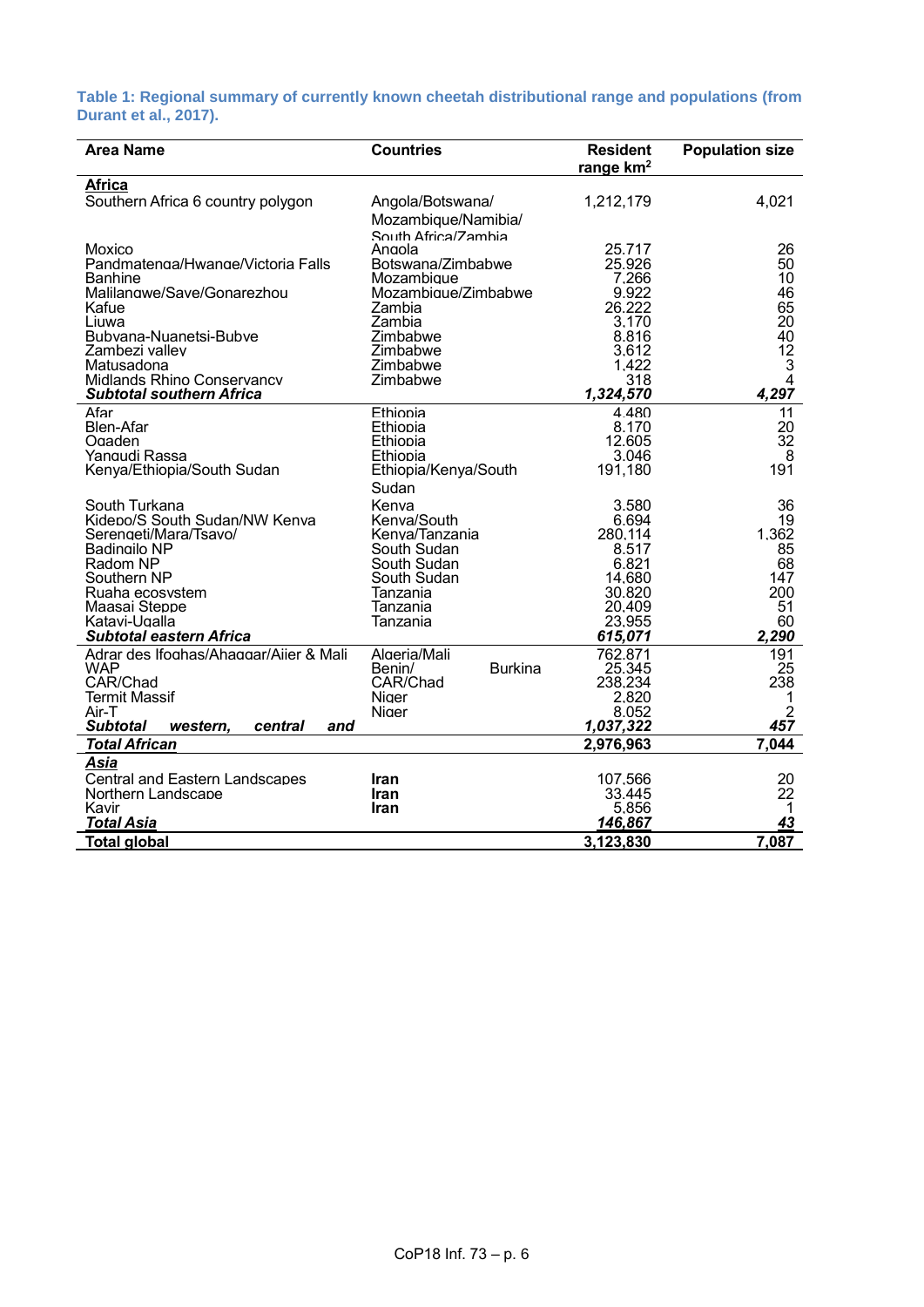

<span id="page-6-0"></span>**Figure 1: Current and historic distributional range of cheetah (from Durant et al. 2017). Note that current range represents sites where there has been recent (within the last 10 years) evidence of a resident (i.e. breeding) population of cheetah (details available from Durant et al. 2017).** 

- 5. An inter-sessional working group on illegal cheetah trade established by SC69 compiled an analysis of responses received from Parties who responded to a questionnaire (Notification 2018/058<sup>8</sup>) and is appended to SC70 Doc. 43 (Annex 2). In its assessment of this analysis, the Secretariat states that, "*Although there is some illegal international trade in cheetahs, the available information suggests that this remains limited*". However, based on the best information available on current population size in the region, we caution that any illegal trade that targets the small and vulnerable populations closest to the smuggling routes will increase their risk of extinction.
- 6. Furthermore, as the Secretariat notes in SC70 Doc. 43, their conclusion on limited trade is based on figures provided by national CITES authorities or approved by them. The Secretariat also included data from a compilation of the 2016 annual illegal trade data on cheetahs, submitted by Parties to the United Nations Office on Drugs and Crime (UNODC). When combining the data from both sources, the document states that, "*between 2015 and mid-2018, 13 live cheetahs, 15 cheetah skins, two cheetah skulls, one small piece of a cheetah specimen and two kilograms of unspecified cheetah specimens were seized by authorities*."
- 7. Although the aforementioned questionnaire survey (E-Notif-2018/058) was a worthwhile exercise in trying to establish the extent of implementation by Parties of Decision 17.127, the numbers of confiscated cheetah contained therein is unlikely to represent the full extent of the trade and should not be the sole basis for assessing the scale and significance of illegal trade in cheetah. A study commissioned by CITES

*<sup>8</sup> <https://cites.org/sites/default/files/notif/E-Notif-2018-058.pdf>*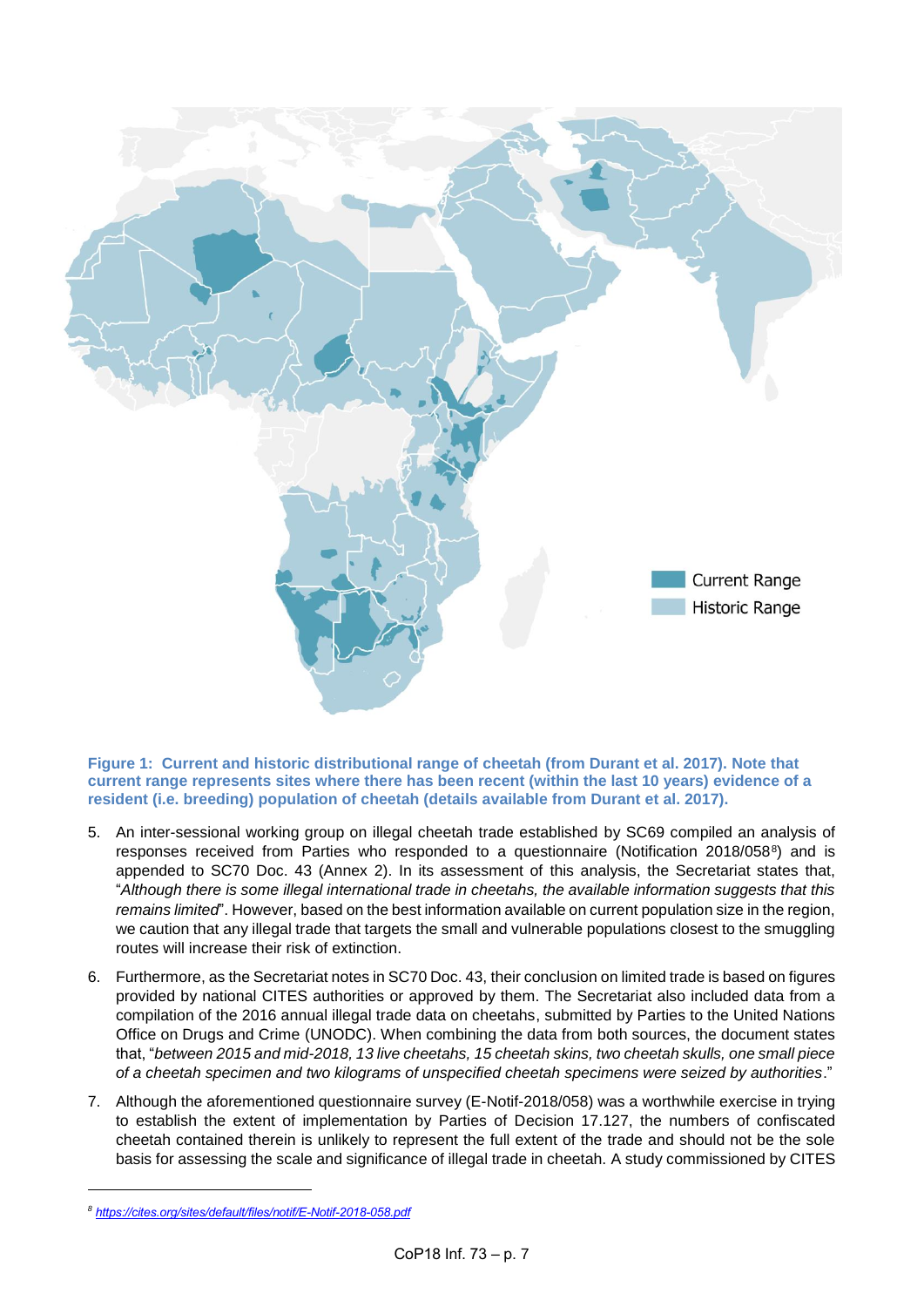in 2013 demonstrated that the level of illegal cheetah trade is likely to be substantially higher than CITES reported confiscations. A subsequent analysis estimated at least 61% of known cases of illegal trade in cheetahs are not intercepted by authorities $9$ .

- 6. For the same period covered by the data presented in SC70 Doc. 43 (Jan 2015-June 2018), a nongovernmental organization (Cheetah Conservation Fund (CCF)) has recorded 100 confirmed cases of illegal cheetah trade involving 393 animals or products (274 live cheetahs and 119 products, e.g., skins, skulls) that were not reported to CITES. **From July 2018 to June 2019, an additional 22 confirmed cases involving at least 122 units (49 live cheetahs; ~73 products) have been recorded, while an additional case involving 5-8 live cheetahs was under investigation at the time of this update. With this update, the total number of cheetahs specimens in the trade between January 2015 and May 2019 rose to 516 (324 live; ~192 products).**
- 7. Comparing the data on SC70 Inf. 44 through June 2018, **there was an increase in confiscations, from 25% to 45.5%, most of which is attributable northern Somalia, where 26 live cheetahs have been seized since July 2018**. There are now 121 confiscated cheetahs or products in 55 cases on record, representing 44.3% of 124 cases and 23.4% of all 516 cheetahs/products on record (see [Figure 2](#page-8-0) below). The 32 confiscated cheetahs and products reported in SC70 Doc. 43 represent 26.9% of 119 confiscated cheetahs and products on record, and 6.2% of the total 513 cheetahs or products known from all sources to have been illegally traded during the reviewed period.
- 8. The CITES-commissioned study<sup>10</sup> identified Eastern Africa as the region with the most records of illegal cheetah trade and identified the demand for exotic pets in the Arabian Peninsula as the driver of this trade. The study also highlighted that Eastern Africa is the region in which wild cheetah populations are likely to be most negatively impacted by illegal trade. The study identified Ethiopia and Somalia as those countries most impacted by the trade and reported 43 live cubs confiscated in Somaliland (2011-2013). Somalia was identified as the main transit route for cheetahs from Eastern Africa to the Middle East.
- 9. Kenya and Ethiopia believe that, far from being "*limited*", illegal international trade continues to be a significant and urgent threat to wild populations of cheetahs. We have received information from Cheetah Conservation Fund (CCF) concerning 25 cheetah cubs that have been rescued from illegal trade and are currently being cared for by some NGOs in Somaliland. We have also been provided with information by **CCF that identified 612 advertisements, posted by users mainly situated in Gulf Cooperation Council States, on online marketplaces and social media offering at least 900 cheetahs for sale during the same period of January 2015 and June 2019.** This raises the concern that, not only does the trade pose an immediate threat to the small vulnerable populations of cheetah closest to the smuggling routes, but this trade may continue to expand, threatening populations in neighboring countries and beyond, as wild cheetahs become increasingly scarce

 $\overline{9}$ <sup>9</sup> *Tricorache, P., Nowell, K., Wirth, G. Mitchell, N., Boast, L.K. and Marker, L. (2018).* Pets and pelts: understanding and combating poaching and trafficking in cheetahs*. In. L. Marker, L.K. Boast & A. Schmidt-Küntzel (Eds.), Biodiversity of the World: Cheetahs: Biology and Conservation (pp. 191 – 203). San Diego: Elsevier. Available from [http://www.felidae.org/Tricorache%20et%20al%202017.pdf.](http://www.felidae.org/Tricorache%20et%20al%202017.pdf)* 

*<sup>10</sup> See An assessment of the conservation impacts of legal and illegal trade in cheetahs Acinonyx jubatus on SC65-39 Rev. 2, Annex 1, section 4. Available from [http://cites.org/sites/default/files/eng/com/sc/65/E-SC65-39.pdf.](http://cites.org/sites/default/files/eng/com/sc/65/E-SC65-39.pdf)*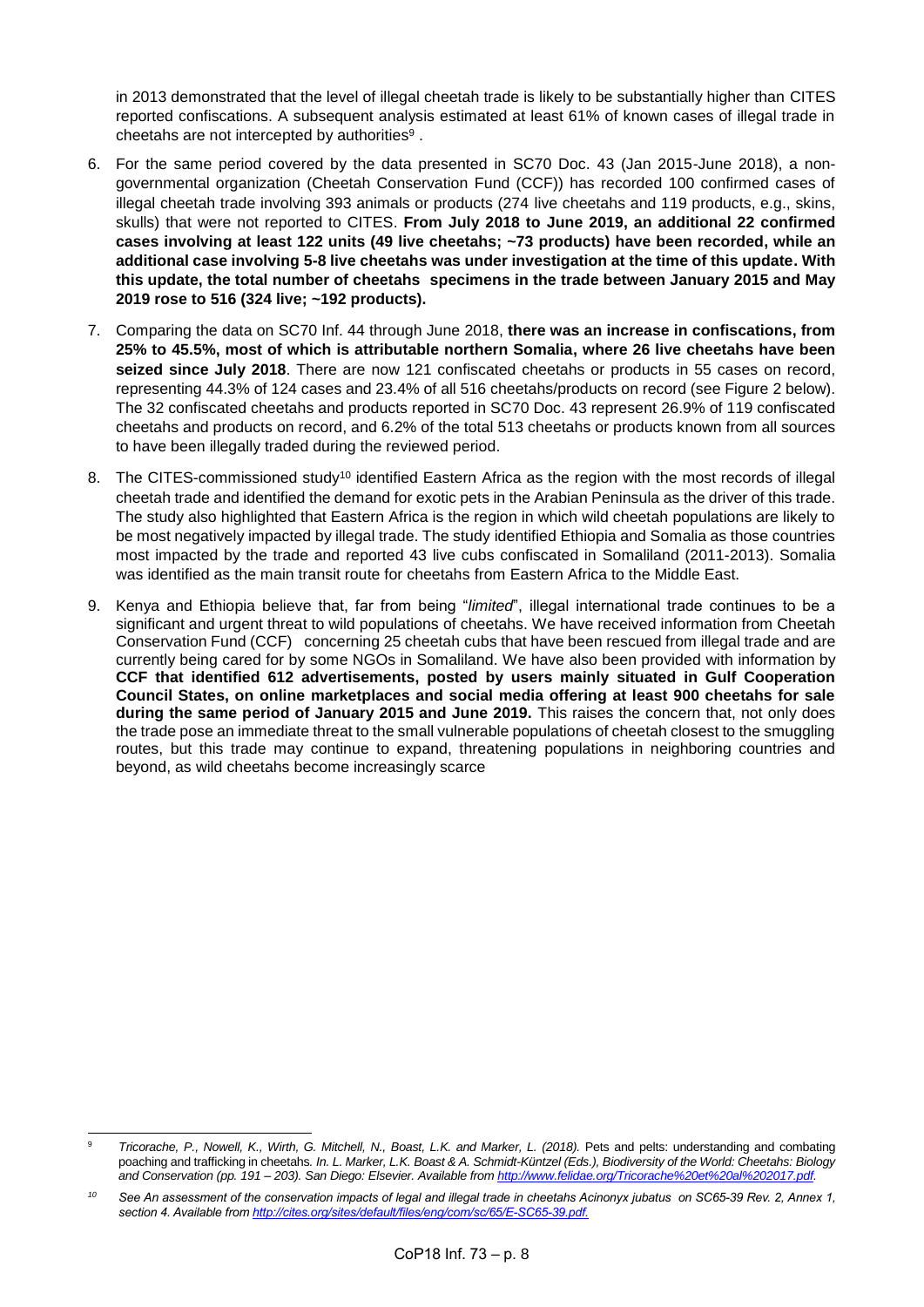

## <span id="page-8-0"></span>**Figure 2. Total cheetah in illegal trade and confiscations between Jan 1, 2015 and Jun 30, 2019 (CCF unpublished data, 2019).**

Table 2 below is a comparison summary of data included in document [SC70 Doc.43](https://cites.org/sites/default/files/eng/com/sc/70/E-SC70-43.pdf) and confirmed data<sup>11</sup> compiled by CCF. Numbers in parenthesis denote 32 confiscations reported in SC70 Doc. 43 from data supplied by four Parties through the questionnaires and illegal trade report data compiled by the UNODC for 2016. Without parentheses, the table shows a total of 121 confiscated cheetah or products, which represents a detection rate of 23.4% when compared to 516 cheetahs or cheetah products in the trade. The remaining 395 cheetahs or products (76.6%) are undetected cases. If a possible additional 265 cheetahs are included<sup>4</sup>, then this detection rate would be even lower, at 15.5%.

| <b>Region</b>      | Live  |                          | <b>Products</b> |                    | <b>Total in</b><br><b>Trade</b> | <b>Total</b><br><b>Confiscated</b> |
|--------------------|-------|--------------------------|-----------------|--------------------|---------------------------------|------------------------------------|
|                    | Total | <b>Confiscated</b>       | <b>Total</b>    | <b>Confiscated</b> |                                 |                                    |
| Southern<br>Africa | 12    | 12(4)                    | 163             | 15(13)             | 175                             | 27(17)                             |
| East Africa        | 167   | 48                       | 10              | 9                  | 177                             | 57                                 |
| Middle East        | 137   | 13(9)                    |                 |                    | 137                             | 13(9)                              |
| Asia (other)       |       |                          | 10              | 10                 | 10                              | 10                                 |
| Americas           | 4     | 4                        | 3               | 2(2)               | 7                               | 6(2)                               |
| Europe             |       | $\overline{\phantom{0}}$ | 5               | 5(4)               | 5                               | 5(4)                               |
| Southeast Asia     | 4     | 2                        | ۰               | ۰                  | 4                               | $\overline{2}$                     |

<sup>&</sup>lt;sup>11</sup> Although the illegal nature of the trade makes it difficult to obtain information, CCF sources 39% of its data from its direct involvement in *work to combat the illegal cheetah trade. CCF's other sources are: official channels (CITES, governments and government/NGO partnerships,): 28%; partner NGOs and field reports (e.g., veterinarians, cheetah owners/buyers): 28%; and media articles: 9%. Within these sources, reports are checked for veracity through interviews, online searches for official records, digital evidence (video, images). Only data that are confirmed via two such independent sources of evidence are included in this document. An additional 37 cases involving at least 265 cheetahs, while likely to be verified, are excluded from these data for lack of additional verification.*